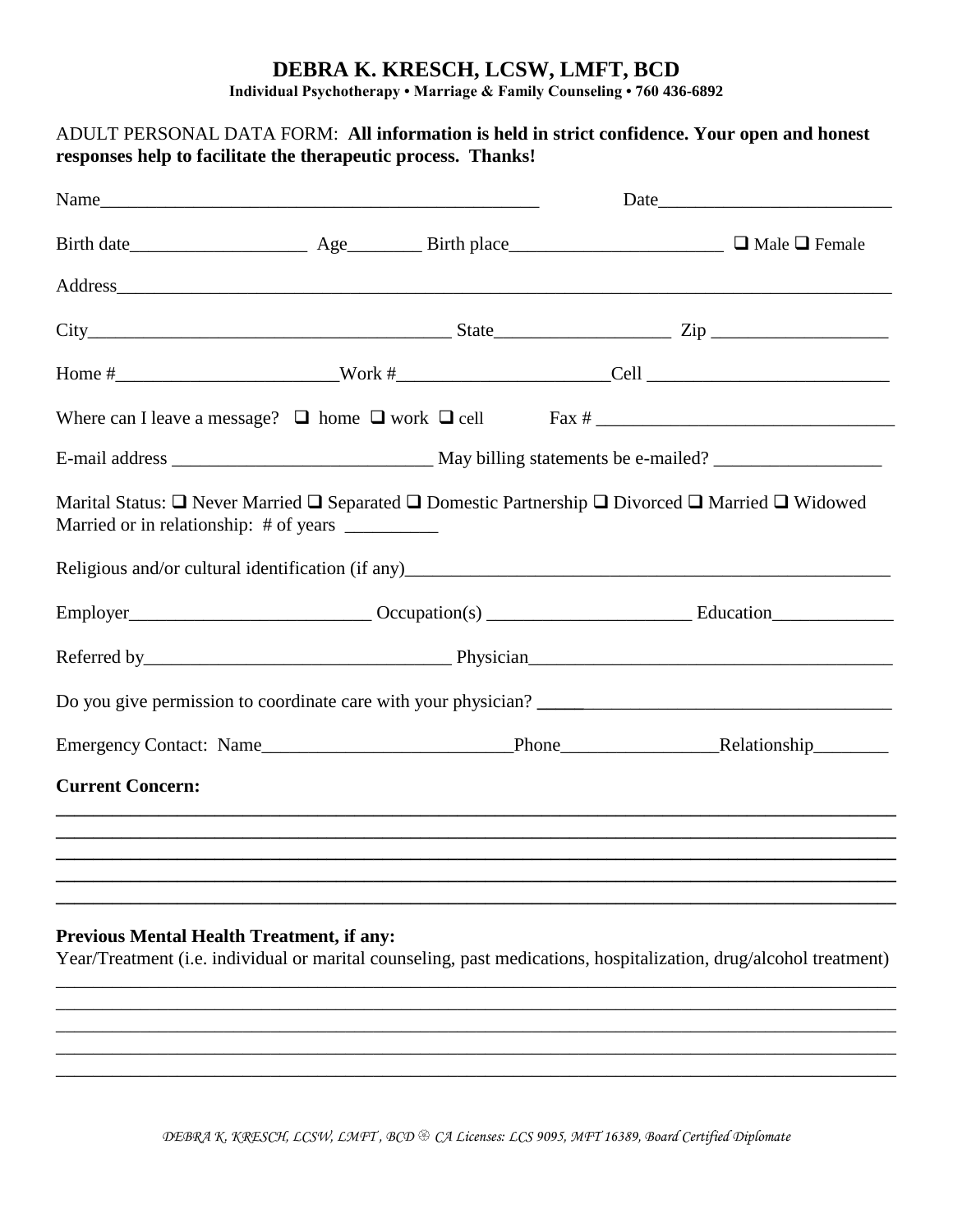# **DEBRA K. KRESCH, LCSW, LMFT, BCD**

**Individual Psychotherapy • Marriage & Family Counseling • 760 436-6892**

|                                                     |                      | Please list below any medications/vitamins/supplements that you are taking for your mental health: |                                                           |                                                                                                                |
|-----------------------------------------------------|----------------------|----------------------------------------------------------------------------------------------------|-----------------------------------------------------------|----------------------------------------------------------------------------------------------------------------|
| <b>Medication</b>                                   | <b>Dosage</b>        | When started                                                                                       | <b>Reason</b>                                             | Prescribing M.D.                                                                                               |
|                                                     |                      |                                                                                                    |                                                           |                                                                                                                |
|                                                     |                      |                                                                                                    |                                                           |                                                                                                                |
|                                                     |                      |                                                                                                    |                                                           |                                                                                                                |
| <b>Medical History:</b>                             | $\frac{1}{2}$ None   |                                                                                                    |                                                           |                                                                                                                |
| Head Injury                                         | Seizures             | __ Thyroid Problems                                                                                | __ Hypertension                                           |                                                                                                                |
| __ Heart Disease                                    | __ Lung Disease      | Liver Disease                                                                                      | __ Kidney Disease                                         |                                                                                                                |
| $\_\_$ Obesity                                      | __ Fibromyalgia      | <b>HIV</b>                                                                                         |                                                           | __ Sexually Transmitted Diseases                                                                               |
| -Hypoglycemia                                       | Diabetes             | Cancer                                                                                             |                                                           | <b>Memory Problems</b>                                                                                         |
| $\frac{1}{2}$ Asthma                                | __ Arthritis         | Chronic Pain                                                                                       | Headaches                                                 |                                                                                                                |
| MS                                                  | $\_\_\_\$ Meningitis | __ Loss of Consciousness                                                                           |                                                           | Other                                                                                                          |
|                                                     |                      |                                                                                                    |                                                           |                                                                                                                |
|                                                     |                      |                                                                                                    |                                                           |                                                                                                                |
|                                                     |                      |                                                                                                    |                                                           |                                                                                                                |
|                                                     |                      |                                                                                                    |                                                           |                                                                                                                |
|                                                     |                      |                                                                                                    |                                                           |                                                                                                                |
| <b>Alcohol/Drug/History:</b>                        |                      |                                                                                                    |                                                           |                                                                                                                |
|                                                     |                      |                                                                                                    |                                                           |                                                                                                                |
|                                                     |                      |                                                                                                    |                                                           |                                                                                                                |
|                                                     |                      |                                                                                                    |                                                           |                                                                                                                |
|                                                     |                      | Have you ever felt bad or guilty about your drinking? ___________________________                  |                                                           |                                                                                                                |
|                                                     |                      |                                                                                                    |                                                           | Have you ever had a drink first thing in the morning to steady your nerves or to get rid of a hangover?        |
|                                                     |                      |                                                                                                    |                                                           | Do you engage in recreational drug use? ___ If so, frequency ________ type ___________________________________ |
|                                                     |                      |                                                                                                    |                                                           |                                                                                                                |
|                                                     |                      |                                                                                                    |                                                           |                                                                                                                |
|                                                     |                      |                                                                                                    |                                                           |                                                                                                                |
| Nicotine use/day (cigarettes, cigars, tobacco chew) |                      |                                                                                                    | <u> 1989 - John Stone, Amerikaansk politiker (* 1918)</u> |                                                                                                                |
|                                                     |                      |                                                                                                    |                                                           |                                                                                                                |

**Psychiatric History** (i.e. bipolar disorder, depressive disorder, ADHD, OCD, anxiety disorder, eating disorder, schizophrenia, dementia, suicide or attempts - include self, parents, siblings, grandparents, children)

**\_\_\_\_\_\_\_\_\_\_\_\_\_\_\_\_\_\_\_\_\_\_\_\_\_\_\_\_\_\_\_\_\_\_\_\_\_\_\_**\_\_\_\_\_\_\_\_\_\_\_\_\_\_\_\_\_\_\_\_\_\_\_\_\_\_\_\_\_\_\_\_\_\_\_\_\_\_\_\_\_\_\_\_\_\_\_\_\_\_\_  $\mathcal{L}_\mathcal{L} = \{ \mathcal{L}_\mathcal{L} = \{ \mathcal{L}_\mathcal{L} = \{ \mathcal{L}_\mathcal{L} = \{ \mathcal{L}_\mathcal{L} = \{ \mathcal{L}_\mathcal{L} = \{ \mathcal{L}_\mathcal{L} = \{ \mathcal{L}_\mathcal{L} = \{ \mathcal{L}_\mathcal{L} = \{ \mathcal{L}_\mathcal{L} = \{ \mathcal{L}_\mathcal{L} = \{ \mathcal{L}_\mathcal{L} = \{ \mathcal{L}_\mathcal{L} = \{ \mathcal{L}_\mathcal{L} = \{ \mathcal{L}_\mathcal{$ \_\_\_\_\_\_\_\_\_\_\_\_\_\_\_\_\_\_\_\_\_\_\_\_\_\_\_\_\_\_\_\_\_\_\_\_\_\_\_\_\_\_\_\_\_\_\_\_\_\_\_\_\_\_\_\_\_\_\_\_\_\_\_\_\_\_\_\_\_\_\_\_\_\_\_\_\_\_\_\_\_\_\_\_\_\_\_\_\_\_

\_\_\_\_\_\_\_\_\_\_\_\_\_\_\_\_\_\_\_\_\_\_\_\_\_\_\_\_\_\_\_\_\_\_\_\_\_\_\_\_\_\_\_\_\_\_\_\_\_\_\_\_\_\_\_\_\_\_\_\_\_\_\_\_\_\_\_\_\_\_\_\_\_\_\_\_\_\_\_\_\_\_\_\_\_\_\_\_\_\_ **Significant Events** (i.e. marriages, divorces, deaths, traumatic events, physical or sexual abuse - include dates)

\_\_\_\_\_\_\_\_\_\_\_\_\_\_\_\_\_\_\_\_\_\_\_\_\_\_\_\_\_\_\_\_\_\_\_\_\_\_\_\_\_\_\_\_\_\_\_\_\_\_\_\_\_\_\_\_\_\_\_\_\_\_\_\_\_\_\_\_\_\_\_\_\_\_\_\_\_\_\_\_\_\_\_\_\_\_\_\_\_\_

\_\_\_\_\_\_\_\_\_\_\_\_\_\_\_\_\_\_\_\_\_\_\_\_\_\_\_\_\_\_\_\_\_\_\_\_\_\_\_\_\_\_\_\_\_\_\_\_\_\_\_\_\_\_\_\_\_\_\_\_\_\_\_\_\_\_\_\_\_\_\_\_\_\_\_\_\_\_\_\_\_\_\_\_\_\_\_\_\_\_ \_\_\_\_\_\_\_\_\_\_\_\_\_\_\_\_\_\_\_\_\_\_\_\_\_\_\_\_\_\_\_\_\_\_\_\_\_\_\_\_\_\_\_\_\_\_\_\_\_\_\_\_\_\_\_\_\_\_\_\_\_\_\_\_\_\_\_\_\_\_\_\_\_\_\_\_\_\_\_\_\_\_\_\_\_\_\_\_\_\_

*DEBRA K. KRESCH, LCSW, LMFT , BCD CA Licenses: LCS 9095, MFT 16389, Board Certified Diplomate*